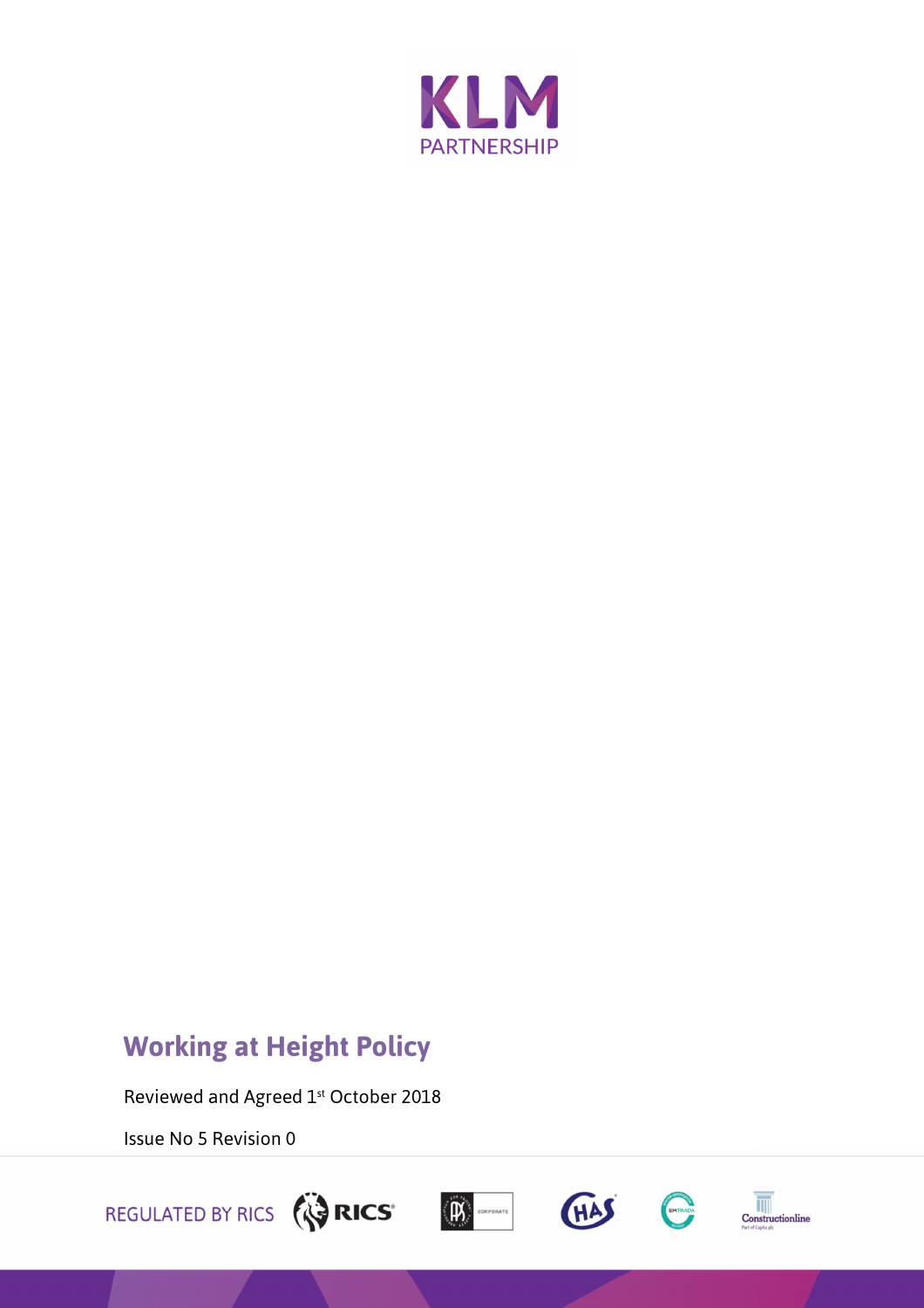

# **Working at Height Policy**

#### Our Commitment

The KLM Partnership, Chartered Surveyors, is committed to complying with all relevant health and safety legislation and fostering an understanding of the various issues arising from its business activities among its employees, suppliers, contractors and clients.

#### 1 Introduction

This Policy reflects the practices commitment to meeting the requirements of the Work at Height Regulations 2005. It identifies the responsibilities of each Office Managing Partner and employees and provides guidance to those charged on their behalf with taking action necessary to ensure compliance. The extent of such action will be dependant on the level of risk of each activity undertaken 'at height'. In the majority of instances, the work involved is likely to be minimal and low risk, however, where work at height is a more significant issue, the requirement to manage it will be more onerous.

The Policy is not intended to provide definitive guidance to the Regulations and where any doubt exists as to the action to be taken or advice or assistance being required, contact should be made with the Practice / Office Safety Advisors.

The Work at Height Regulations 2005 apply to all work undertaken at height wherever there is the potential for a fall to occur which may cause personal injury. No height limits are specified in the Regulations in recognition that all work undertaken at height has the ability to result in injury. The Regulations apply to work undertaken inside or outside of buildings.

Work at height can range from the routine use of a stepladder to replace light bulbs, retrieve files on shelving etc which is a routine activity undertaken in many offices, to potentially higher risk activities when staff visit construction sites and are required to gain access onto the roofs of buildings. This Policy should be read in conjunction with all activities involving work at height in order to minimise any risk of injury occurring.

In the majority of instances this will involve situations such as the stepladder example already given. This will require a risk assessment of the task(s) followed by instructions to the staff in what to do and not do, including not standing on chairs, always using a stepladder and not overreaching.

Risk assessments must be undertaken by the Office Safety Advisor.

2 Requirements of this Policy

#### Managers

The Work at Height Regulations and this Policy require managers to do all that is reasonably practicable to prevent anyone falling and set out the following simple hierarchy for managing and selecting equipment for work at height: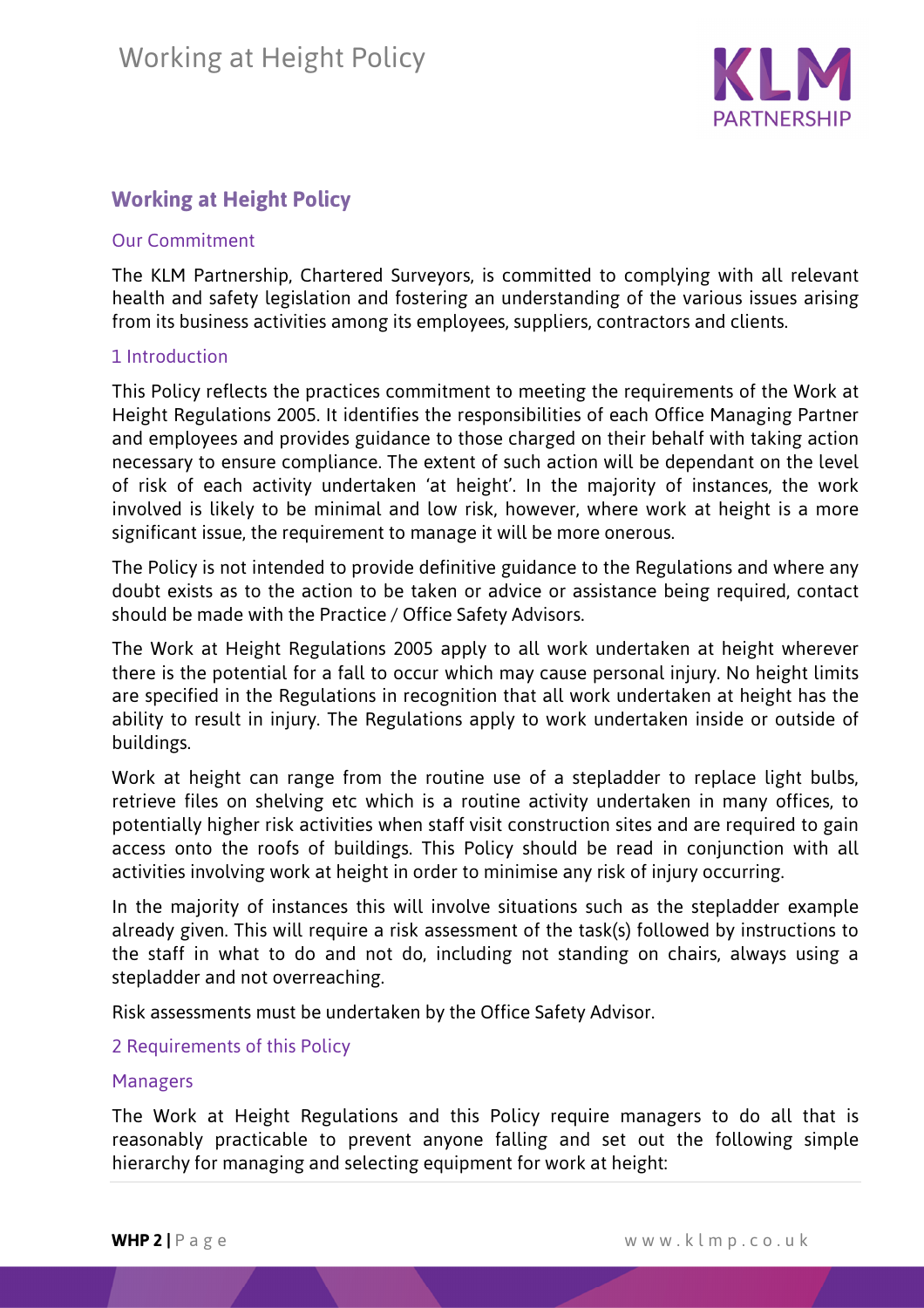

- avoid work at height wherever possible;
- use work equipment or other measures to prevent falls where working at height cannot be avoided; and
- where the risk of a fall cannot be eliminated, use work equipment or other measures to minimise the distance and consequences of a fall should one occur.

These duties require that:

- a) all work at height is properly planned and organised;
- b) where applicable, all work at height takes account of weather conditions that could endanger health and safety;
- c) those involved in work at height are trained and competent to do so;
- d) the place where work at height is undertaken is safe;
- e) equipment used for work at height is appropriately selected, used, inspected and maintained;
- f) the risks from fragile surfaces are properly controlled; and
- g) the risks from falling objects are properly controlled.

The above measures require that the risks arising from such work is, therefore, risk assessed and that risk control measures commensurate with those risks are implemented. Managers must ensure that:

- no work is undertaken at height if it is safe and reasonably practicable to do it other than at height;
- the work is properly planned, appropriately supervised and carried out in as safe a way as is reasonably practicable;
- they plan for emergencies and rescue:
- they take account of the findings of the risk assessment referred to above.

#### KLM Employees

The Partnership's employees have been issued with this statement and understand what is expected of them. Employees also understand the methods in which any working at height requirements may be controlled or reduced.

Staff must:

- Report to their manager any safety hazards associated with work at height;
- Use the equipment supplied (including any safety devices) correctly, follow the training and instruction given unless it is believed that doing so would be unsafe, in which case they must seek further instructions from their manager before proceeding.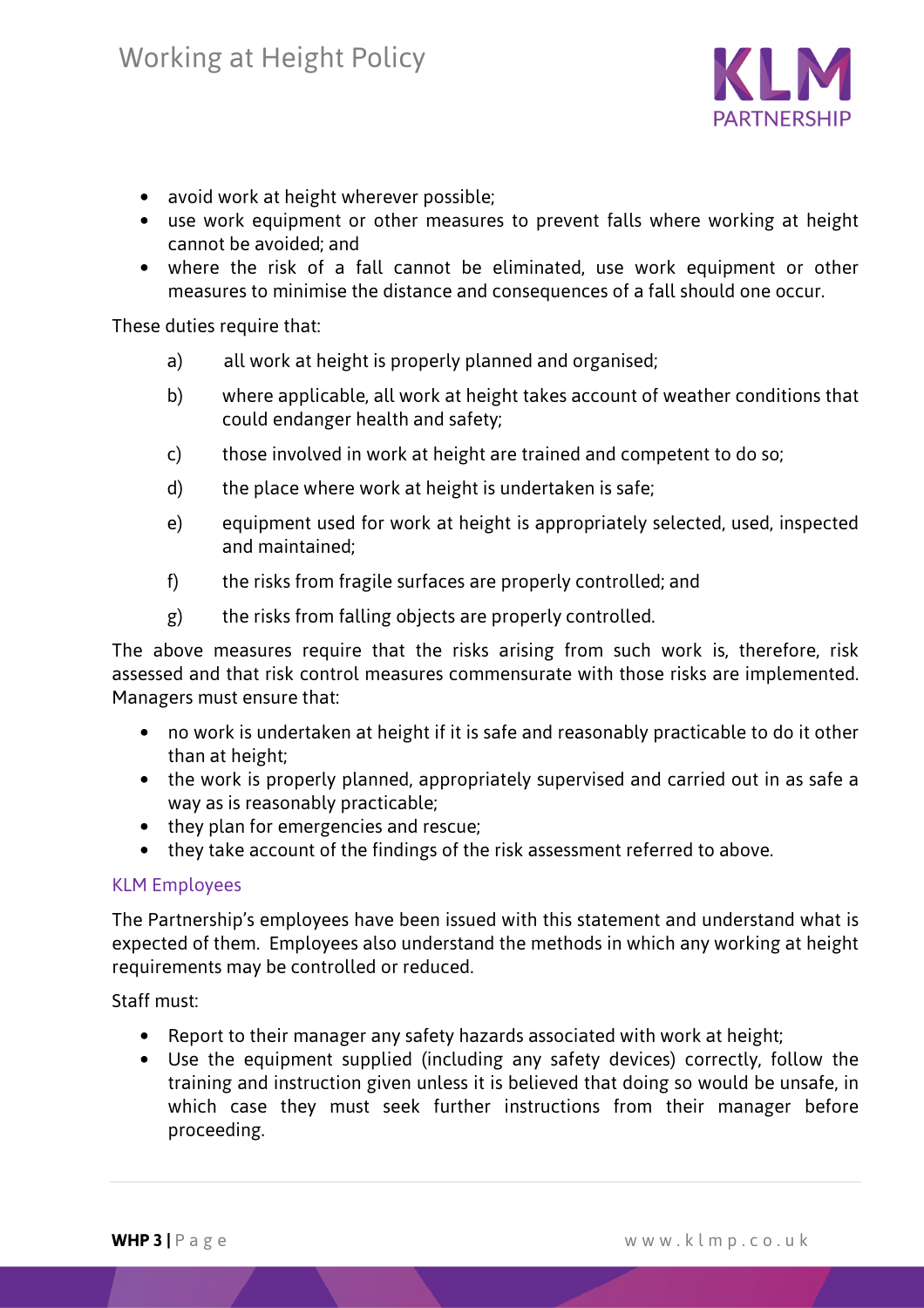

If additional information is required in undertaking the risk assessment process for a specific project, the Practice Safety Advisor must be consulted.

## Staff Training

Managers must ensure that everyone involved in work at height is competent to do so, having received suitable and sufficient information, instruction and training and while being trained, is supervised by a competent person. It will also necessitate an appropriate training element in the organisation, planning, supervision, and supply and maintenance of the work and equipment used for such purposes.

Any training in conjunction with work at height will be either provided or approved by the Practice Safety Advisor.

## The Place Where Work is Undertaken

Where work is undertaken at height, which includes the means of access, it must be able to be undertaken safely and have appropriate features to prevent a fall, unless this would mean that it is not reasonably practicable for the worker to carry out the task safely (taking into account the demands of the task, equipment and working environment). Detailed safety requirements relating to where work is undertaken at height are set out in the Schedule to the Regulations and should be consulted where further information is required.

When selecting equipment for work at height:

- Use the most suitable work equipment;
- Give collective protection measures (e.g. guard rails) priority over personal protection measures (e.g. safety harnesses);
- Take account of:
	- $\circ$  the working conditions; and
	- $\circ$  risks to the safety of all those at the place where the work equipment is to be used.

Any member of staff visiting a construction site, should do so under the control of a third party, who is conversant with the safe access arrangements that are in place, particularly for gaining access above ground level and is able to provide an escort.

The Schedules to the Regulations provide the specific requirements for places of work and means of access for work at height. They cover fall prevention measures such as guardrails and working platforms, fall arrest measures such as nets and airbags, personal fall protection such as work restraints, fall arrests and rope access, and ladders.

#### **Monitoring**

The Partnership monitors its performance and that of its staff, taking appropriate corrective action when necessary. Staff are encouraged to monitor themselves and others in the work place in relation to a safe working environment.